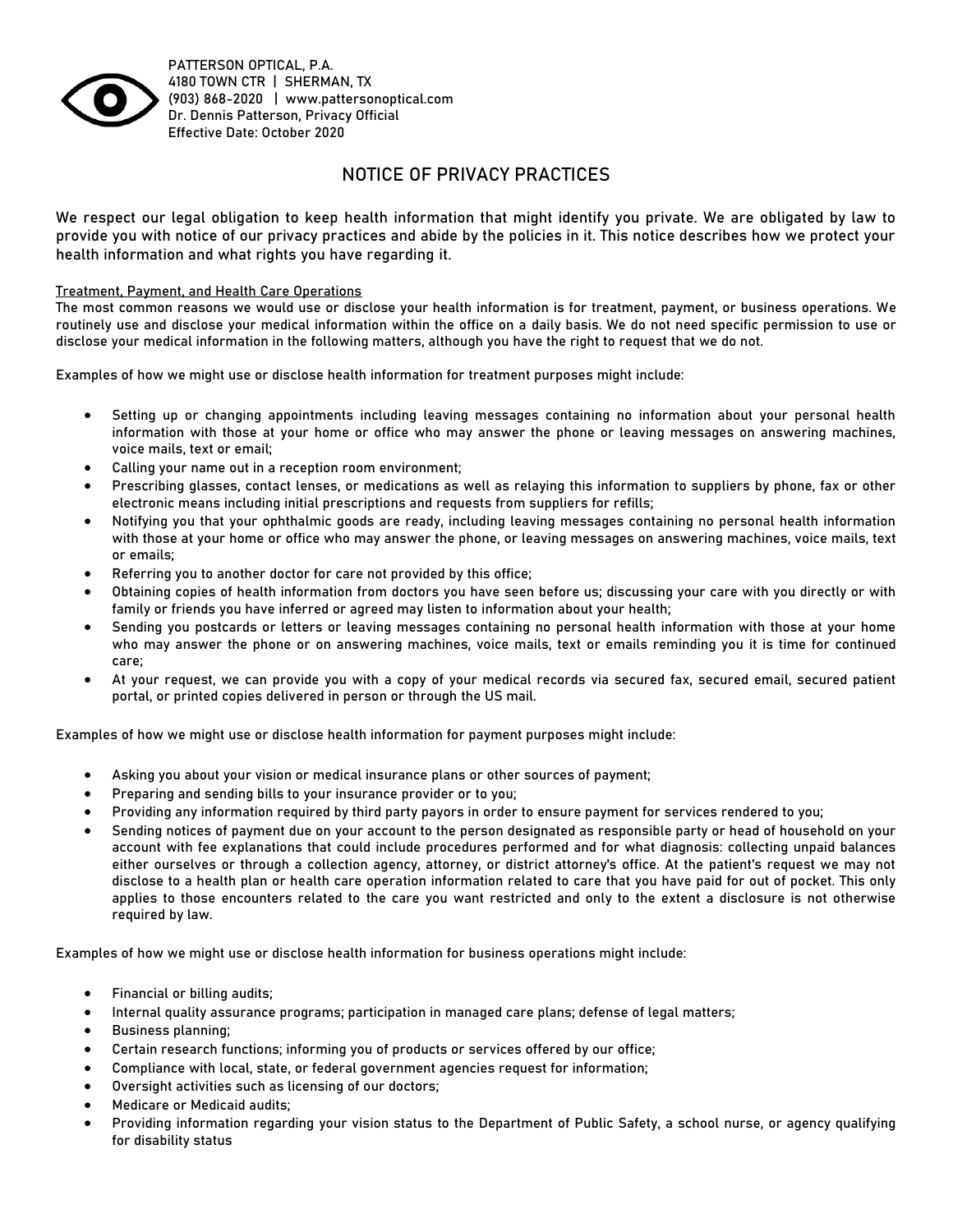# **Uses and Disclosures for Other Reasons Not Needing Permission**

In some other limited situations, the law allows us to use or disclose your medical information without your specific permission. Most of these situations will never apply to you but they could.

- When a state or federal law mandates that certain health information be reported for a specific purpose
- For public health reasons, such as reporting of a contagious disease, investigations or surveillance, and notices to and from the federal Food and Drug Administration regarding drugs or medical devices
- Disclosures to government or law authorities about victims of suspected abuse, neglect, domestic violence, or when someone is or suspected to be a victim of a crime
- Disclosures for judicial and administrative proceedings, such as in response to subpoenas or orders of courts or administrative hearings
- Disclosures to a medical examiner to identify a deceased person or determine cause of death or to funeral directors to aid in burial
- Disclosures to organizations that handle organ or tissue donations
- Uses or disclosures for health related research
- Uses or disclosures to prevent a serious threat to health or safety of an individual or individuals
- Uses or disclosures to aid military purposes or lawful national intelligence activities
- Disclosures of de-identified information
- Disclosures related to a workman's compensation claim
- Disclosures of a "limited data set" for research, public health, or health care operations
- Incidental disclosures that are an unavoidable by-product of permitted uses and disclosures
- Disclosure of information needed in completing form from a school related vision screening, information to the Department of Public Safety (driver's license), information related to certification for occupational or recreational licenses such as pilots license.
- Disclosures to business associates who perform health care operations for Patterson Optical, P.A. and who commit to respect the privacy of your information. We also require any business associate to require any sub-contractor to comply with our privacy policies.
- Unless you object, disclosure of relevant information to family members or friends who are helping you with your care or by their allowed presence cause us to assume you approve their exposure to relevant information about your health.

# **Uses or Disclosures To Patient Representatives**

It is the policy of Patterson Optical, P.A. for our staff to take phone calls from individuals on a patients behalf requesting information about making or changing an appointment; the status of eyeglasses, contact lenses, or other optical goods ordered by or for the patient. Patterson Optical, P.A. staff will also assist individuals on a patient's behalf in the delivery of eyeglasses, contact lenses, or other optical goods. During a telephone or in person contact, every effort will be made to limit the encounter to only the specifics needed to complete the transaction required. No information about the patient's vision or health status may be disclosed without proper patient consent. Patterson Optical, P.A. staff and doctors will also infer that if you allow another person in an examination room, treatment room, dispensary, or any business area within the office with you while testing is performed or discussions held about your vision or health care or your account that you consent to the presence of that individual.

### **Other Uses and Disclosures**

We will not make any other uses or disclosures of your health information or uses and disclosures involving marketing unless you sign a written Authorization for Release of Identifying Health Information. The content of this authorization is determined by applicable state and federal law. The request for signing an authorization may be initiated by Patterson Optical, P.A. or by you as the patient. We will comply with your request if it is applicable to the federal policies regarding authorizations. If we ask you to sign an authorization, you may decline to do so. If you do not sign the authorization, we may not use or disclose the information we intended to use. If you do elect to sign the authorization, you may revoke it at any time. Revocation requests must be made in writing to the Privacy Officer named at the beginning of this Notice.

### **Your Rights Regarding Your Health Information**

The law gives you many rights regarding your personal health information.

- You may ask us to restrict our uses and disclosures for purposes of treatment (except in emergency care), payment, or business operations. This request must be made in writing to Privacy Officer named at the beginning of this Notice. We do not have to agree to your request, but if we agree, must honor the restrictions you ask for.
- You may ask us to communicate with you in a confidential manner. Examples might be only contacting you by telephone at your home or using some special email address. We may accommodate these requests if they are reasonable and if you agree to pay any additional cost, if any, incurred in accommodating your request. Requests for special communication requests must be made to the Privacy Officer named at the beginning of this Notice.
- You may ask to review or get copies of your health information. For the most part we are happy to provide you with the opportunity to either review or obtain a copy of your medical information, but rare situations may restrict release of the information. In such cases we will provide you such denial in writing. Another licensed health care practitioner chosen by Patterson Optical, P.A. may review your request and our denial. In such cases we will abide by the outcome of that review.